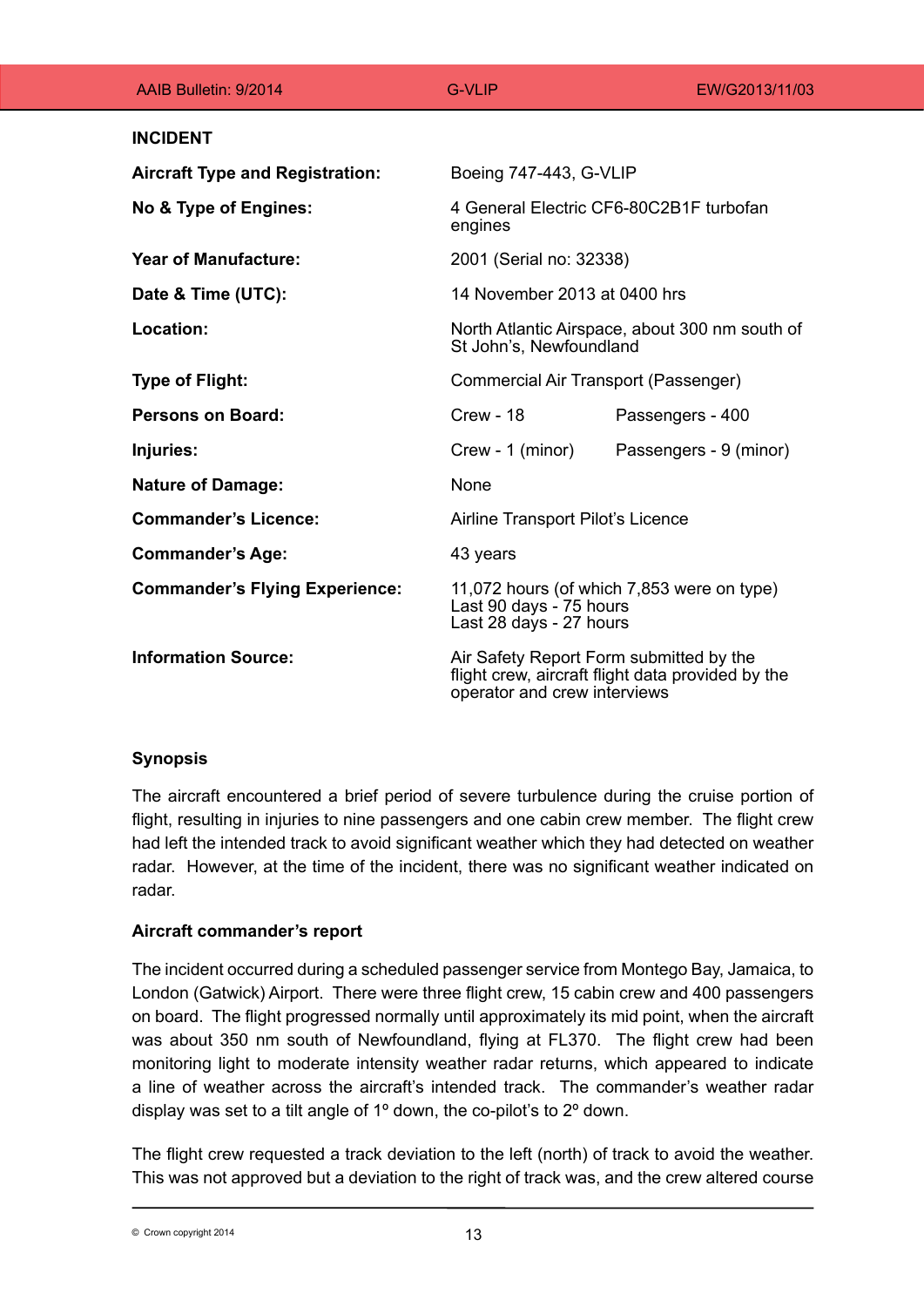accordingly. The wind at this stage was from astern, so the crew were not concerned that their new track would be downwind of the observed weather and thus possibly subject to turbulence. As the aircraft flew abeam the line of weather, returns on the radar reduced and disappeared altogether.

The commander reported that the aircraft was flying in smooth air, probably just above the cloud tops. The aircraft started to encounter turbulence and the flight crew switched the cabin seat belt signs on. The commander recalled seeing a flash outside, which he thought may have been lightning associated with a thunderstorm cell beneath the aircraft. Suddenly, the turbulence increased markedly and became severe for a while. The flight crew felt that the aircraft climbed suddenly, and there was a brief activation of the stick shaker, although attitude remained normal and the autopilot and autothrottle remained engaged (the latter requiring some manual inputs to avoid exaggerated throttle position changes). Engine ignition systems were turned on as a precaution.

The aircraft had earlier been instructed to descend to FL360 for Air Traffic Control purposes, but the descent had not been started. The commander therefore initiated a slow descent to the new level. Aircraft attitude remained within normal values, although the vertical speed showed significant momentary climbs and descents.

It was subsequently established that several passengers and one crew member had suffered injury in the cabin and crew rest areas, the most significant being a reported laceration injury to a passenger's knee.

Following an assessment of the situation by the commander, which included a consultation by radio with specialist medical advisers, the aircraft continued to London Gatwick. The cabin crew attended to the injured passengers and crew member, assisted by medically qualified volunteers from among the passengers. After landing, medical staff boarded the aircraft and treated the injured passengers. Two passengers and the cabin crew member were taken to hospital.

## **Cabin crew reports**

Two senior cabin crew members were asked to provide an account of their experience in the passenger cabin. They recalled that the aircraft had initially been flying in smooth air, the evening meal service had just been completed, and most passengers were seated. There was a light rumble of turbulence and the passenger seat belt signs illuminated. One crew member in the relatively small forward cabin was able to complete a check of the passengers' seat belts before she sat down, although the turbulence increased as she did so and had become significant by the time she returned to her seat. The turbulence became more severe, such that she had some difficulty securing herself in her harness, by which time it became very severe for a while.

Another crew member had been attending to passengers in a cabin further aft. She also recalled that the seat belt signs illuminated at the first sign of light turbulence, and that she made a standard passenger address for the situation. She was aware that the turbulence was increasing in severity as she did so, so she included the instruction that other cabin

14 © Crown copyright 2014